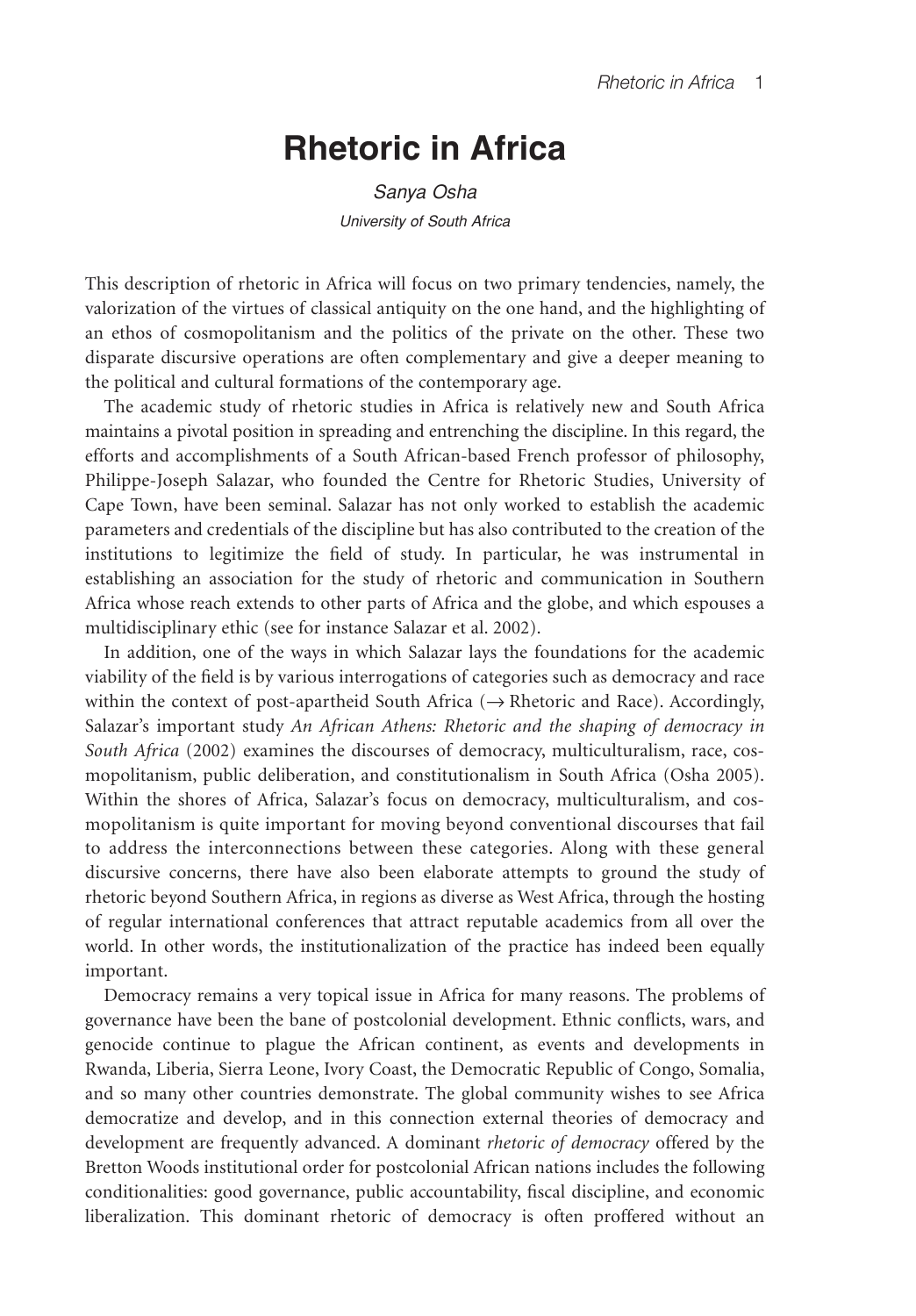elaborate historical context. Salazar and other scholars (for example, Cassin 1998) reestablish the rhetorical and historical connections between Athenian conceptions of democracy and modern modes of governmentality. By making this connection, scholars of rhetoric in Africa historicize, and grant depth to, the problem of governance in contemporary times.

The historicization of the rhetoric of democracy in contemporary times is not a merely anachronistic maneuver. Scholars of rhetoric also investigate categories such as race, multiculturalism, cosmopolitanism, and sexuality, as we have noted in the case of Salazar. These various preoccupations give the study of rhetoric a contemporary flavor and relevance. In his reflections on these issues, Salazar advances a notion of multiculturalism (rainbowism), tolerance, and a new understanding of the semiotics of the body within a globalizing, cosmopolitan South African context ( $\rightarrow$  Rhetoric, Vernacular). The investigation of cosmopolitan sensibilities, the ethics of good living, and the technologies of the self in the neo-liberal age is usually conducted within the context of broader historical dimensions. In this way, we come to understand that the competitive spirit of sport and its modern sublimation owe much to the medieval thrust to domesticate human activities that were usually bloody or unduly harmful. The contemporary cult of the body and the cult of personality regarding the ruler (caesarism) can be traced to distinct historical formations, and part of the success of rhetoric studies has been to unravel the antecedents of these traces.

As mentioned, the study of rhetoric in Africa has moved in *two central directions*. First, there has been a powerful tendency to foreground the importance of classical studies and knowledges. Second, the gains made from the initial maneuver are then transferred to explorations of contemporary phenomena and problems. Scholars of rhetoric studies have also situated the contemporary political instrumentalization of the concept of democracy within a much broader conceptual canvas than is usually attempted by scholars in other disciplines, through a conscious link to Athenian institutional impetuses and forms of life ( $\rightarrow$  Rhetoric, Greek). The multidisciplinary scope and approach of rhetoric studies in Africa has been considerably assisted by the contributions of scholars such as Charles Calder and Chris Dunton, who employ their backgrounds in literature and literary theory to demonstrate the ways in which contemporary sexualities can be conceptualized. Thus by unearthing the deeper layers of meaning in the concepts that govern contemporary existence, scholars of rhetoric in Africa show that what is assumed to be "new" or "unusual" has wider and perhaps more illustrious historical origins.

SEE ALSO: ▶ Rhetoric, Greek ▶ Rhetoric and Race ▶ Rhetoric, Vernacular

## *References and Suggested Readings*

- Cassin, B. (1998). Speak, if you are a man, or the transcendental exclusion. In J.-J. Goux & P. R. Wood (eds.), *Terror and consensus: Vicissitudes of French thought*. Stanford, CA: Stanford University Press, pp. 13–24.
- Osha, S. (2005). Race, rhetoric and a postmodern world. *Quest: An African Journal of Philosophy/ Revue Africaine de Philosophie*, 19, 77–89.